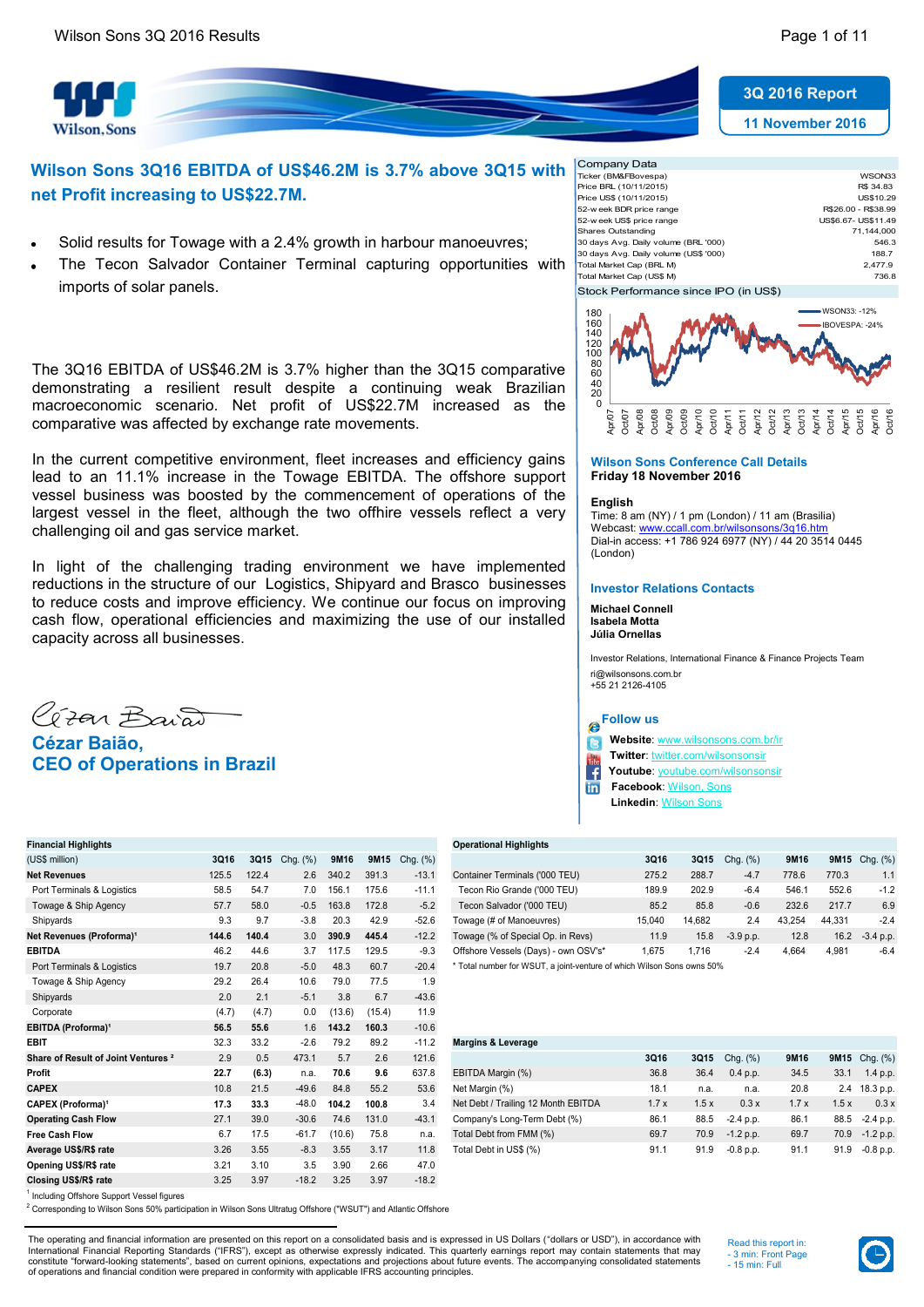### Wilson Sons 3Q 2016 Results **Page 2 of 11** Number 2 of 11

#### **Net Revenues**

| (US\$ millions)             | 3Q16  | 3Q15  | Chq. $(\%)$ |
|-----------------------------|-------|-------|-------------|
| Port Terminals & Logistics  | 58.5  | 54.7  | 7.0         |
| Towage & Ship Agency        | 57.7  | 58.1  | $-0.6$      |
| Shipyards                   | 93    | 9.7   | $-3.8$      |
| Total                       | 125.5 | 122.5 | 2.5         |
| Offshore Vessels (JV)       | 19.1  | 18.0  | 5.9         |
| Total WS + Offshore Vessels | 144.6 | 140.5 | 3.0         |
|                             |       |       |             |

### **Consolidated Income Statement**

| (US\$ millions)                                | 3Q16   | 3Q15   | Chg. (%) |
|------------------------------------------------|--------|--------|----------|
| <b>Net Revenues</b>                            | 125.5  | 122.4  | 2.6      |
| <b>Raw Materials</b>                           | (11.6) | (10.3) | $-12.6$  |
| <b>Operating Materials</b>                     | (7.1)  | (6.3)  | $-12.7$  |
| Petrol & Oil                                   | (4.5)  | (4.0)  | $-12.5$  |
| Employee benefits expense                      | (35.0) | (33.2) | $-5.5$   |
| Salaries and benefits                          | (29.4) | (26.4) | $-11.3$  |
| Payroll taxes                                  | (4.5)  | (5.7)  | 21.8     |
| <b>Pension Costs</b>                           | (0.3)  | (0.2)  | $-14.2$  |
| Long Term Incentive Plan                       | (0.9)  | (0.8)  | $-4.6$   |
| <b>Other Operating Expenses</b>                | (33.2) | (34.1) | 2.5      |
| Services <sup>1</sup>                          | (8.7)  | (7.9)  | $-10.2$  |
| Freight and Rentals                            | (5.2)  | (5.6)  | 7.4      |
| Rent of Tugs                                   | (5.9)  | (8.4)  | 30.4     |
| Energy, Water and Communic.                    | (3.9)  | (3.8)  | $-2.1$   |
| <b>Container Handling</b>                      | (5.0)  | (2.5)  | -99.2    |
| Insurance                                      | (1.1)  | (1.5)  | 28.0     |
| Others <sup>2</sup>                            | (3.5)  | (4.3)  | 19.3     |
| Profit on disposal of PP&E                     | 0.5    | (0.3)  | n.a.     |
| <b>EBITDA</b>                                  | 46.2   | 44.6   | 3.7      |
| Depreciation & Amortisation                    | (14.0) | (11.4) | $-22.1$  |
| <b>EBIT</b>                                    | 32.3   | 33.2   | $-2.6$   |
| Share of Result of Joint Ventures <sup>4</sup> | 2.9    | 0.5    | 473.1    |
| Interest on Investments                        | 2.1    | 3.7    | $-44.1$  |
| Interest on Bank Loans and Leases              | (3.4)  | (3.0)  | $-13.7$  |
| FX on Investments and Loans                    | (0.7)  | (19.9) | 96.4     |
| <b>Other Financial Results</b>                 | 0.3    | 0.3    | 6.3      |
| Exchange Gain (Loss) <sup>3</sup>              | 1.5    | (10.3) | n.a.     |
| Profit before tax                              | 34.9   | 4.4    | 687.8    |
| <b>Current Taxes</b>                           | (10.6) | (9.8)  | $-8.2$   |
| Deferred Taxes                                 | (1.5)  | (0.9)  | $-63.1$  |
| Profit                                         | 22.7   | (6.3)  | n.a.     |

1 Temporary w orkers, Outsourced Services , etc.

2 Travel, Sales Comission, Audit Fees, PIS & COFINS Credits, etc.

3 Exchange Gain (Loss) on Translation of Monetary Items

4 Corresponding to Wilson Sons participation in WSUT (50%) and Atlantic Offshore (50%)

| <b>Exchange rate effects</b>             |             |             |               |
|------------------------------------------|-------------|-------------|---------------|
|                                          | <b>3Q16</b> | <b>3Q15</b> | $Chq.$ $(\%)$ |
| Monetary Items                           | 1.5         | (10.3)      | n.a.          |
| Deferred Taxes                           | (1.1)       | (3.8)       | 70.5          |
| FX impact of loans and investments       | (0.7)       | (19.9)      | 96.4          |
| <b>Total Exchange Effects</b>            | (0.4)       | (34.0)      | 98.9          |
| Opening US\$/R\$ rate                    | 3.21        | 3.10        | 0.0           |
| Closing US\$/R\$ rate                    | 3.25        | 3.97        | $-0.2$        |
| R\$ Revaluation/Devaluation in Period (% | $-1.1\%$    | $-28.1%$    | 96.0%         |

## **Net Revenues**

US\$ revenues increased against the comparative as a result of improvements in Port Terminal revenue activity helped by improved full to empty mix, pricing and additional ancillary services. **Costs, Expenses & Profit**

The average R\$ exchange rate in 3Q16 was 8.3% higher than from 3Q15 contributing to general increases in US\$ reported costs. The following items were observed:

- Raw materials were up principally from the stronger average R\$ and an increase in Shipyard raw materials for third-parties.
- Personnel Expenses were impacted by the stronger average R\$ and provision for legal claims. Headcount of 4,437 at quarter end was 3% lower than the 3Q15 close, mainly a result of reductions in the Brasco, Logistics, Ship Agency and Shipyard businesses.
- Rent of tugs was lower with the acquisition in March 2016 of six tugboats previously leased in the state of Pará. Delivery of five new towage vessels to the Wilson Sons fleet between 3Q15 and 3Q16 also reduced leasing requirements.
- Container handling increased due to specific recognition in the Logistics business.
- To improve the transparency of the financial statements, the Company has reclassified provision for legal claims to employee benefits expense, income tax expense and revenue, according to the nature of the legal claims. They were previously reported in other operating expenses and in 3Q15 US\$1.6M was reclassified.
- Depreciation increased principally due the stronger average R\$ and its effects of R\$ functional currency subsidiaries together with increase in the towage fleet.
- Profit was affected by three significant foreign exchange effects on our consolidated income statement:
	- The first is the exchange gain of US\$1.5M is a result of balance sheet translations of R\$ denominated net monetary assets, such as net accounts payable and receivable, cash & cash equivalents;
	- The second is a net US\$1.1M negative impact on deferred taxes principally a result of the Company's fixed assets and US\$ loans. When R\$ depreciates, net future tax deduction allowable of net assets and loans represents a lesser amount when converted to the US\$ reporting currency;
	- The third is the negative FX impact on investments and loans of US\$0.7M due to US\$ denominated debt in subsidiaries with R\$ reporting currency.
- Profit excluding the three items identified above would have been US\$23.1M.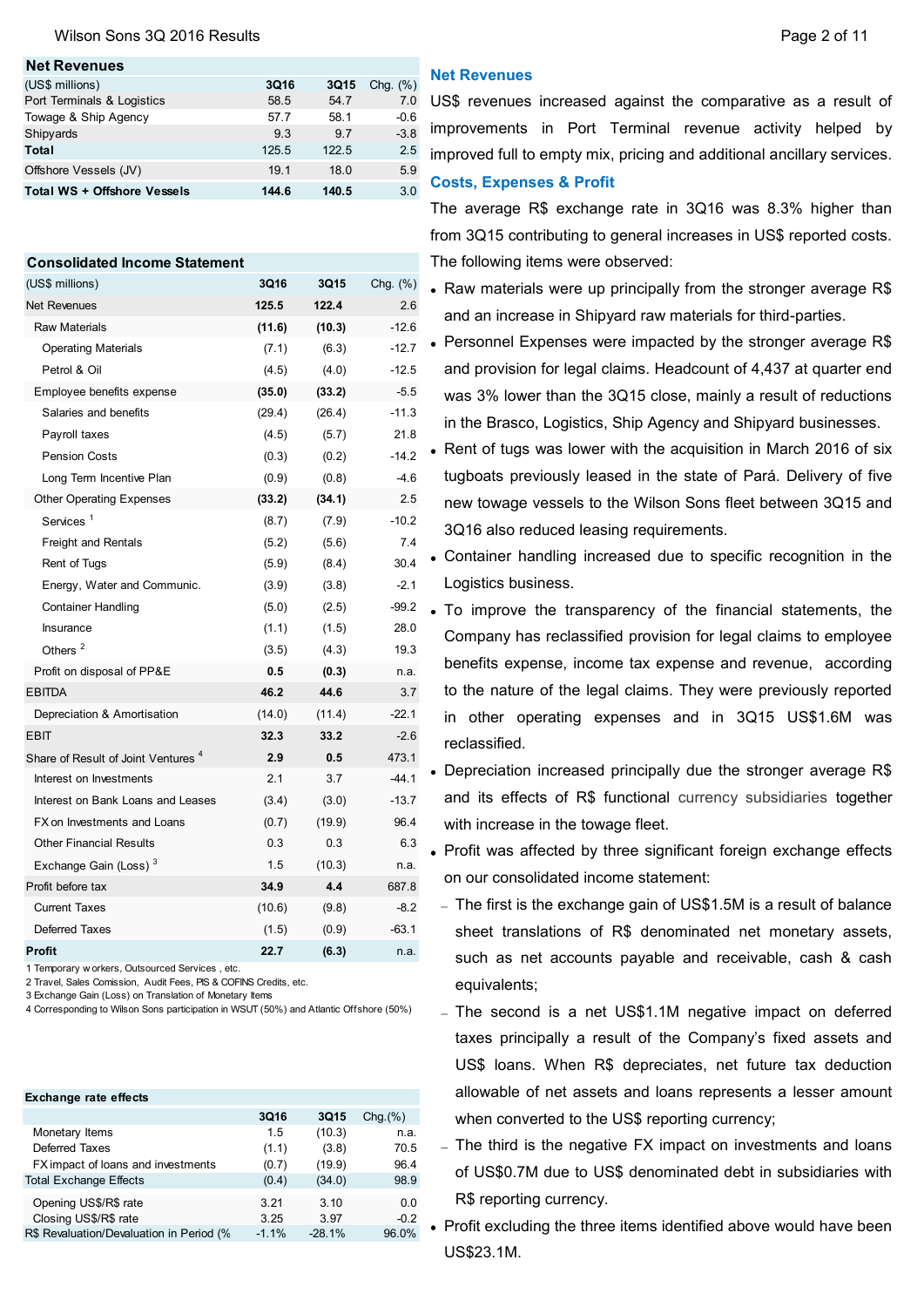### **CAPEX**

| (US\$ millions)               | 3Q16 | 3Q15 | Chg. $(\%)$ |
|-------------------------------|------|------|-------------|
| Port Terminals & Logistics    | 3.9  | 6.6  | $-40.8$     |
| Towage & Ship Agency          | 6.4  | 14.2 | $-55.2$     |
| Shipyards                     | 0.2  | 0.6  | $-70.7$     |
| Corporate                     | 0.3  | 0.0  | 648.7       |
| <b>Total (IFRS)</b>           | 10.8 | 21.5 | $-49.6$     |
| CAPEX - Offshore Vessels (JV) | 6.5  | 11.9 | $-45.1$     |
| Total (WS + Offshore Vessels) | 17.3 | 33.3 | $-48.0$     |
|                               |      |      |             |

| <b>Net Debt</b>                    | 30/09/16 | 30/06/16 | Chg. $(\%)$ |
|------------------------------------|----------|----------|-------------|
| (US\$ millions)                    |          |          |             |
| <b>Total Debt</b>                  | 361.5    | 375.8    | $-3.8$      |
| Short Term                         | 50.2     | 51.0     | $-1.4$      |
| Long Term                          | 311.2    | 324.9    | $-4.2$      |
| (-) Cash & Cash Equivalents        | (90.6)   | (96.0)   | $-5.7$      |
| $(=)$ Net Debt (Cash) <sup>1</sup> | 270.9    | 279.8    | $-3.2$      |

<sup>1</sup> Cash and Cash Equivalents includes amounts placed on short-term investments

### **Debt Maturity Schedule**



### **Consolidated Cash Flows\***

(US\$ millions)



\*Please see Consolidated Cash flows and Note 27 of Financial Statements for more details

\*\*Property, plant and equipment and Intangible cash investment

\*\*\*Including lease arrangements

### **Corporate**  (US\$ millions) **3Q16 3Q15** Chg. (%) Employee benefits expense (4.0) (3.7) -6.2 Other Operating Expenses (0.7) (1.0) 23.6 **EBITDA (4.7) (4.7)** 0.0 1 Property, Plant, and Equipment

### **CAPEX**

- The IFRS quarterly CAPEX is lower largely as a result of the fewer tugboats under construction.
- Two new towage vessels were in different stages of construction in the quarter.
- Non-consolidated Offshore Vessels joint venture (WSUT) CAPEX decreased as the comparative included more PSV´s under construction.

### **Debt and Cash Profiles**

- Net debt totalled US\$270.9M, with debt service ratios benefitting from an average interest cost of 3.1% and an average amortisation of 6.0 years.
- The reported consolidated figures do not include US\$257.2M of net debt from the Company's 50% share in the Offshore Vessels joint venture.
- The net debt to EBITDA for the trailing twelve months was 1.7x. If the Offshore Vessels business was proportionally consolidated, the trailing twelve month Net Debt to EBITDA would have been 2.7x.
- Cash, cash-equivalents and short-term investments decreased from the previous quarter to US\$90.6M, primarily due loan amortisation and CAPEX in the Towage and Container Terminals businesses.
- At quarter-end 86.1% of debt was long-term.
- At 30 September 2016 the Group had US\$37.7M of undrawn borrowing facilities available.

### **Corporate Costs**

- Corporate costs include head-office and group support functions together with costs not allocated to the individual businesses.
- Corporate costs are predominantly denominated in R\$.
- Corporate costs were in line with the comparative period despite a 8.3% appreciation of the average Real exchange rate against the comparative.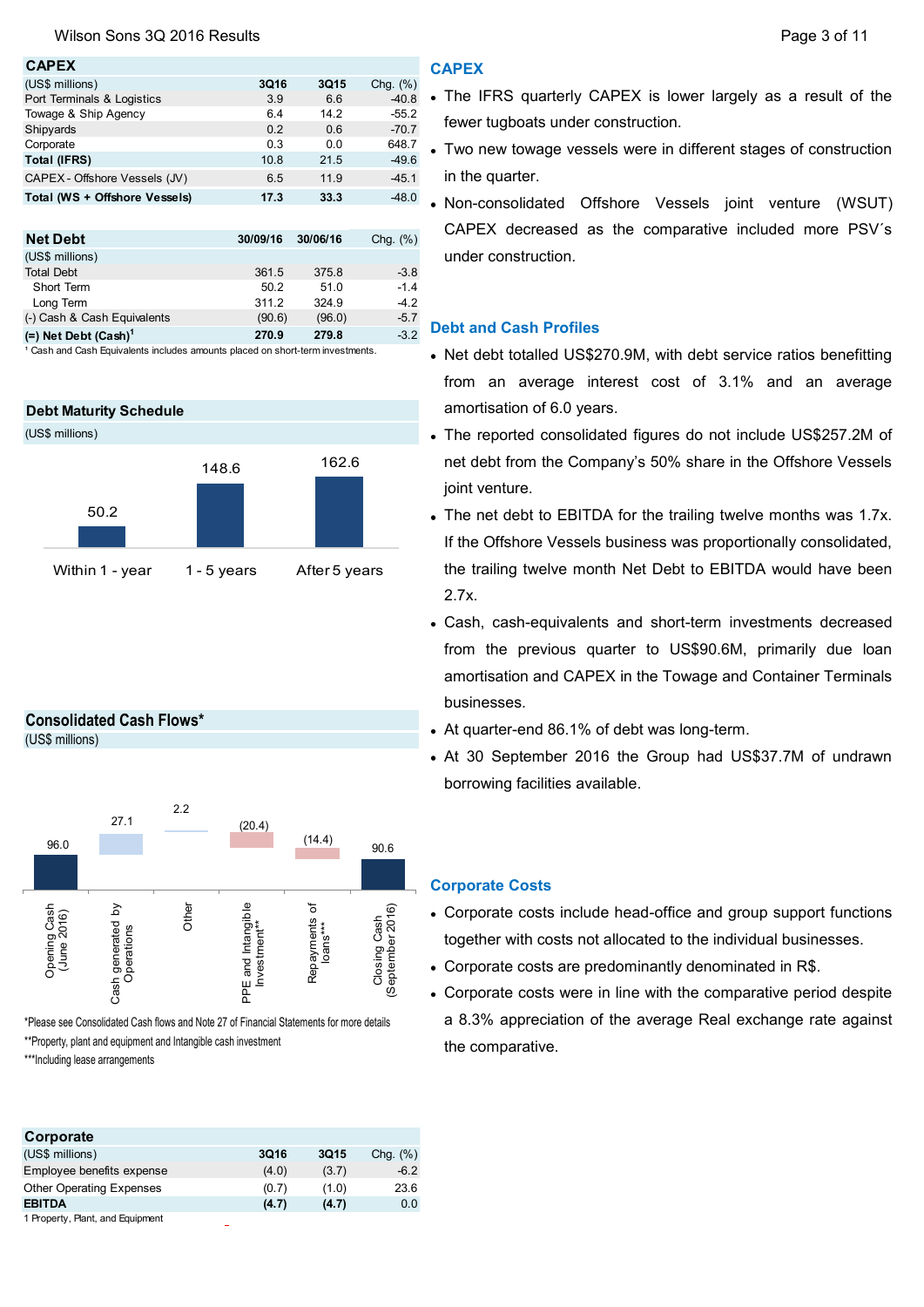| <b>Container Terminals</b>                   |               |             |                 | <b>Port Services</b>                                                               |
|----------------------------------------------|---------------|-------------|-----------------|------------------------------------------------------------------------------------|
|                                              | 3Q16          | 3Q15        | Chg. (%)        | <b>Container Terminals</b>                                                         |
| Net Revenues (US\$ million)                  | 43.4          | 37.7        | 15.0            | • The majority of the Container Terminal revenues and all costs are                |
| <b>Container Handling</b>                    | 25.8          | 22.4        | 15.1            |                                                                                    |
| Warehousing                                  | 7.8           | 7.8         | $-0.4$          | R\$ based.                                                                         |
| Other Services <sup>1</sup>                  | 9.7           | 7.4         | 30.6            | • Although the import movements for Rio Grande have been                           |
| EBITDA (US\$ million)                        | 20.2          | 18.4        | 9.5             | pressured by soft demand over recent months, the import                            |
| EBIT (US\$ million)                          | 15.0          | 14.2        | 5.9             |                                                                                    |
| EBITDA Margin (%)                            | 46.6          | 48.9        | $-2.3$ p.p.     | movements in Salvador grew in September for the third                              |
| EBIT Margin (%)                              | 34.6          | 37.6        | $-3.0 p.p.$     | consecutive month in 2016 driven by solar panels.<br>• Tecon Rio Grande 3Q16:      |
| <b>Volume indicators</b>                     |               |             |                 |                                                                                    |
| <b>TEU '000</b>                              | 3Q16          |             | 3Q15 Chg. (%)   | - Export volumes were up 0.9% with wood, cellulose and glycerine                   |
|                                              |               |             |                 | positively impacted by Brazilian Real depreciation. The terminal                   |
|                                              |               |             |                 | introduced specialized container loading solutions to promote the                  |
| <b>Tecon Rio Grande</b>                      |               | 120.5       |                 | -0.3 exports of wood and cellulose;                                                |
| Full                                         | 120.1<br>62.0 | 61.5        |                 | $_{0.9}$ - Import volumes were down 8.1% mainly due to the weaker                  |
| Export<br>Import                             | 17.7          | 19.2        |                 |                                                                                    |
| Cabotage                                     | 13.0          | 10.9        |                 | -8.1 Brazilian economy particularly affecting the automotive sector, spare         |
|                                              |               |             | 19.1            | parts, machines and plastics;                                                      |
| Others $1$                                   | 27.4          | 28.8        | $-4.9$          | - Cabotage volumes, up 10.9%, have been positively affected by                     |
| Empty                                        | 69.8          | 82.5        | $-15.3$         | $\frac{1}{6.4}$ increased rice cargoes and the recent growth of other cargoes such |
| Total                                        | 189.9         | 202.9       |                 | as powdered milk and corned beef. Cabotage has been achieving                      |
|                                              |               |             |                 |                                                                                    |
| <b>Tecon Salvador</b>                        |               |             |                 | solid results due to the necessity of the industries to reduce logistics           |
| Full                                         | 62.2          | 62.2        |                 | $0.1$ costs;                                                                       |
| Export                                       | 26.4          | 27.4        |                 | $-3.4$ – Other volumes declined 4.9% for the quarter due to a reduction in         |
| Import                                       | 17.3          | 16.0        | 8.6             | $\frac{32}{3.2}$ the transhipment volumes. Argentinean transhipment lines reduced  |
| Cabotage                                     | 15.0          | 14.6        |                 |                                                                                    |
| Others $1$                                   | 3.4           | 4.3         |                 | <sub>-20.2</sub> from three to one due to normalisation of relations with Uruguay. |
| Empty                                        | 23.0          | 23.6        |                 | $-2.6$ • Tecon Salvador 3Q16:                                                      |
| Total                                        | 85.2          | 85.8        |                 | $-0.6$ – Export volumes were down 3.4% for the quarter, mainly due to the          |
|                                              |               |             |                 | lower international demand for products such as ores, cellulose,                   |
| <b>Grand Total</b>                           | 275.2         | 288.7       | $-4.7$          | chemicals and petrochemicals;                                                      |
| <sup>1</sup> Transhipment and Shifting       |               |             |                 |                                                                                    |
|                                              |               |             |                 | - September was the best month for imports in 2016. Volumes were                   |
|                                              |               |             |                 | up 8.6% driven by cargoes related to the solar sector (photovoltaic                |
|                                              |               |             |                 | panels).                                                                           |
|                                              |               |             |                 | - Cabotage was up 3.2% due to increase rice, chemicals &                           |
|                                              |               |             |                 | petrochemicals, packages, retail products and wood. Cabotage                       |
|                                              |               |             |                 |                                                                                    |
| <b>O&amp;G Support Base ("Brasco")</b>       |               |             |                 | growth continues to be supported by lower costs in comparison to                   |
|                                              | 3Q16          | <b>3Q15</b> |                 | Chg. (%) road transport;                                                           |
| Net Revenues (US\$ million)                  | 4.2           | 5.8<br>1.7  | $-78.8$         | $\frac{-26.9}{70.8}$ - Other volumes were down mainly due to the decreased volumes |
| EBITDA (US\$ million)<br>EBIT (US\$ million) | 0.4<br>$-0.6$ | 1.1         |                 | $n.a.$ for transhipment.                                                           |
| EBITDA Margin (%)                            | 8.4           |             |                 | 28.7 -20.4 p.p. Oil & Gas Support Base ("Brasco")                                  |
| EBIT Margin (%)                              | -14.5         |             | 19.4 -33.8 p.p. |                                                                                    |
|                                              |               |             |                 | • Brasco Revenues reduced in 3Q16 compared with 3Q15 due to                        |
| <b>Volume Indicators</b>                     |               |             |                 | the continuing difficult oil and gas services market. There was a                  |
|                                              | 3Q16          |             | 3Q15 Chg. (%)   | decrease in the number of spot and long term vessel turnarounds                    |
| Vessel Turnarounds Total $(\#)^{-1}$         | 125           | 207         |                 | -39.6. The waste management operations that positively impacted the                |
| <sup>1</sup> Includes all base operations    |               |             |                 |                                                                                    |
|                                              |               |             |                 | revenues in the previous quarters were less relevant in the 3Q16,                  |
|                                              |               |             |                 | impacting negatively the results as a consequence.                                 |
|                                              |               |             |                 | • EBITDA was negatively impacted by the decreased number of                        |
|                                              |               |             |                 | operations in comparison to 3Q15 and additional measures to cut                    |
|                                              |               |             |                 | costs and general expenses have been implemented in 3Q16.                          |
|                                              |               |             |                 |                                                                                    |
| <b>Logistics</b>                             |               |             |                 | Logistics (Considering 100% share of Allink NVOCC)                                 |
|                                              | 3Q16          | 3Q15        | Chg. (%)        | . The Logistics bonded warehousing business and Allink were                        |
| Net Revenues (US\$ million)                  | 10.9          | 11.2        | $-2.4$          | impacted by continuing weakness in the Brazilian economy                           |
|                                              |               |             |                 |                                                                                    |

| 10.O   | IV.4 |         | creating a difficult import environment.                            |
|--------|------|---------|---------------------------------------------------------------------|
| 0.4    | 0.8  | $-54.1$ |                                                                     |
| $-0.8$ | 0.7  |         | n.a. • Revenues decreased due to terminated dedicated operations in |
| $-1.3$ | 0.1  | n.a.    |                                                                     |
| n.a.   | 6.1  | n.a.    | 2015 and the negative impact of lower operational volumes in        |
| n.a.   | 1 0  | n.a.    | -2016.                                                              |
|        |      |         |                                                                     |

EBITDA was negatively impacted by the decrease in revenues and difficult conditions for the Suape bonded warehouse.

|                                      | 3Q16   | <b>3Q15</b> | Chg. $(\%)$ |
|--------------------------------------|--------|-------------|-------------|
| Net Revenues (US\$ million)          | 10.9   | 11.2        | $-2.4$      |
| EADI, LCs, Transport & Allink (100%) | 10.6   | 10.4        | 17          |
| In-house Operations                  | 0.4    | 0.8         | $-54.1$     |
| EBITDA (US\$ million)                | $-0.8$ | 0.7         | n.a.        |
| EBIT (US\$ million)                  | $-1.3$ | 0.1         | n.a.        |
| EBITDA Margin (%)                    | n.a.   | 6.1         | n.a.        |
| EBIT Margin (%)                      | n.a.   | 1.0         | n.a.        |

# Wilson Sons 3Q 2016 Results **Page 4 of 11**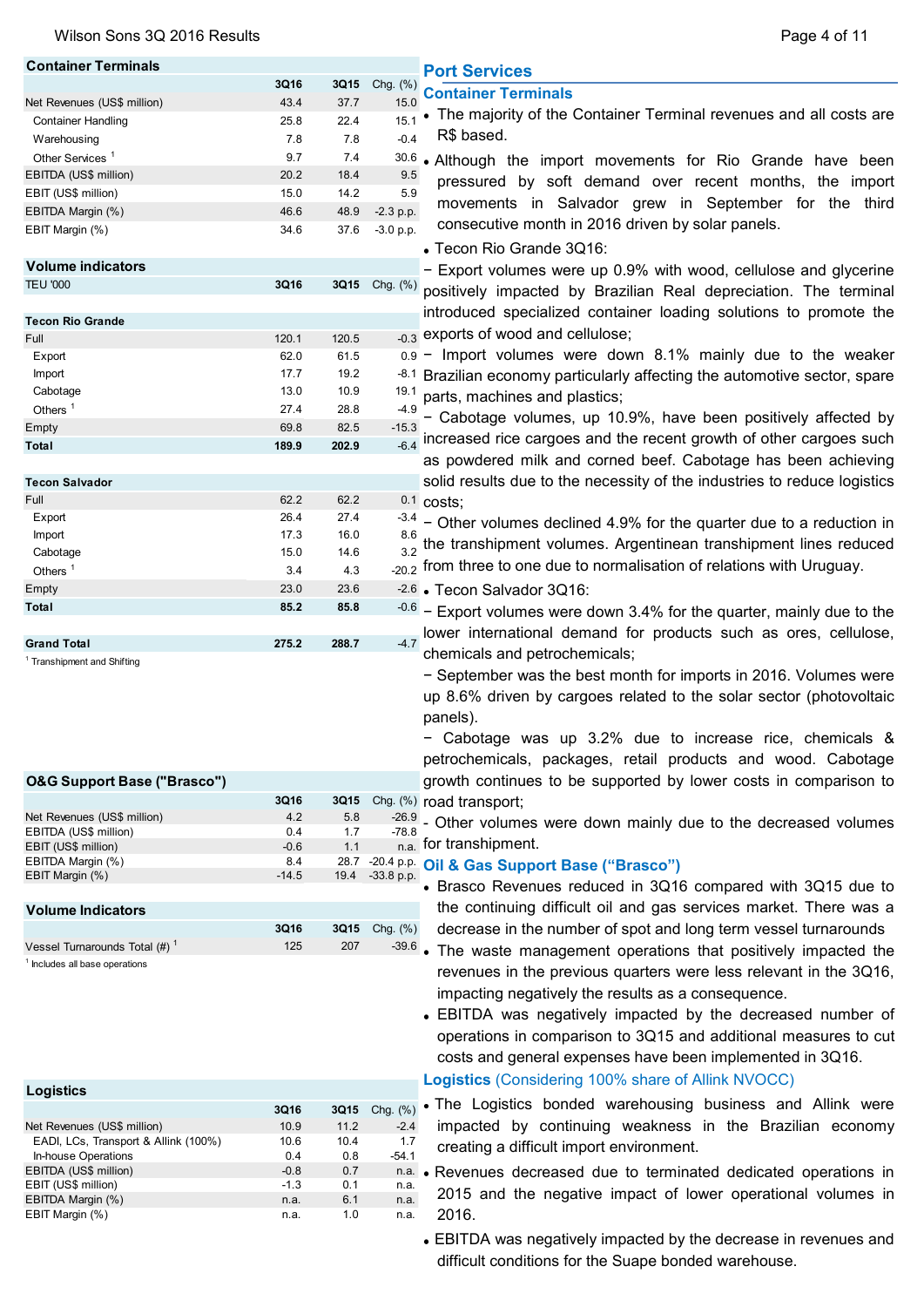### **Towage & Ship Agency 3Q16 3Q15** Chg. (%) Net Revenues (US\$ million) 57.7 58.0 -0.5 Towage: Harbour Manoeuvres 47.7 45.5 4.8 Towage: Special Operations 6.5 8.5 -24.3 Ship Agency 3.6 4.0 -10.1 EBITDA (US\$ million) 29.2 26.4 10.6 Towage 28.3 25.4 11.1 Ship Agency 0.9 0.9 4.2 EBIT (US\$ million) 23.0 22.0 4.7 EBITDA Margin (%) 60.6 45.5 5.1 p.p. EBIT Margin (%) 39.9 37.9

| <b>3Q16</b> | $3Q15$ Chq. $(\%)$ |        |
|-------------|--------------------|--------|
|             |                    |        |
|             |                    |        |
| 15.040      |                    | 2.4    |
| 657         | 64.2               | 2.3    |
|             |                    | 14.682 |

1 Does not include São Luis and Barra dos Coqueiros calls

### **Offshore Vessels <sup>1</sup>** US\$ Million **3Q16 3Q15** Chg. (%) Net Revenues 19.1 18.0 5.9 Raw Materials (1.0) (0.5) -84.1 Employee benefits expense (5.5) (4.7) -17.6 Other Operational Expenses (2.3) (1.8) -28.5 • Profit on disposal of PPE (0.0) (0.0) n.a. EBITDA 10.2 11.0 -6.7 Depreciation & Amortisation (4.2) (4.2) 1.2 EBIT 6.0 6.7 -10.3 Financial Revenues **1.6** -65.4 Financial Expenses (2.6) (2.2) -21.2 Exchange Gain/Loss on Translation <sup>2</sup>  $(0.2)$   $(7.2)$  97.6 Profit before tax 3.8 (1.1) n.a. Current Taxes (0.6) (1.0) 33.8 Deferred Taxes (0.3) 2.6 -111.3 Profit (WSL % Share of JV) 2.9 0.5 472.5 EBITDA Margin (%) 60.9 -7.3 p.p. EBIT Margin (%) 31.6 37.3 -5.7 p.p. Net Margin (%) 15.0 2.8 12.2 p.p. **CAPEX**

| <b>UAFEA</b>                              |            |            |             |
|-------------------------------------------|------------|------------|-------------|
| <b>US\$ Million</b>                       | 3Q16       | 3Q15       | Chg. $(\%)$ |
| <b>CAPEX</b>                              | 6.5        | 11.9       | $-45.1$     |
|                                           |            |            |             |
| <b>Net Debt</b>                           |            |            |             |
| <b>US\$ Million</b>                       | 30/09/2016 | 30/06/2016 | Chg. $(\%)$ |
| <b>Total Debt</b>                         | 266.2      | 269.1      | $-1.1$      |
| (-) Cash Equivalents/Long-term investment | (9.0)      | (9.4)      | 4.5         |
| (=) Net Debt (Cash)                       | 257.2      | 259.6      | $-0.9$      |
|                                           |            |            |             |
| Volume Indicators <sup>3</sup>            |            |            |             |
|                                           |            |            |             |

|                                                                                                                | 3Q16   | 3Q15   | Chq. $(\%)$ |
|----------------------------------------------------------------------------------------------------------------|--------|--------|-------------|
| # OSVs (end of period)                                                                                         | 21     | 19     | 10.5        |
| # Days in Operation / Contract Days                                                                            | 1.675  | 1.716  | $-2.4$      |
| Avg. Daily Rate (US\$)                                                                                         | 22.773 | 20.987 | 8.5         |
| <sup>1</sup> Figures here presented are considered in a single line item in Income Statement and Balance Sheet |        |        |             |
| <sup>2</sup> Translation of Monetary Items                                                                     |        |        |             |
|                                                                                                                |        |        |             |

3 Considering total number of WSUT, of which Wilson Sons owns 50%

| <b>Shipyards</b>            |             |             |             |
|-----------------------------|-------------|-------------|-------------|
|                             | <b>3Q16</b> | <b>3Q15</b> | Chg. $(\%)$ |
| Net Revenues (US\$ million) | 9.3         | 9.7         | $-3.8$      |
| EBITDA (US\$ million)       | 2.0         | 21          | $-5.1$      |
| EBIT (US\$ million)         | 17          | 20          | $-15.4$     |
| EBITDA Margin (%)           | 21.7        | 22.0        | $-0.3$ p.p. |
| EBIT Margin (%)             | 17.8        | 20.3        | $-2.4$ p.p. |

# **Maritime Services**

### **Towage**

- Harbour manoeuvres were slightly up when compared to 3Q15 due to better results in some ports with more tugboats in operation and higher volumes operated.
- Revenues were negatively impacted by the decreased revenues of special operations. The revenues of O&G special operations decreased in 2016 when compared to the same period of 2015.
- $_{2.0\ p.p.}$  The increased EBITDA margin is a result of the measures to reduce costs and expenses.
	- Rent of tugs was lower with the March 2016 acquisition of six tugboats previously leased in the state of Pará. Delivery of five new towage vessels to the Wilsons fleet between 3Q15 and 3Q16 also reduced leasing requirements.

## **Offshore Vessels** (Considering 50% share of Joint Venture)

- The days in operation were down 41 days in 3Q16 compared to 3Q15. The vessel Mandrião was in laid-up condition during 3Q16 (negative impact of 92 days), and the vessel Larus operated 51 days in this period.
- The average daily rate improved because of: (i) the appreciation of the Real in 3Q16 vs 3Q15, (ii) the beginning of operations of the PSV 5000 Larus, which has a daily rate that is higher than the average of the fleet, and (iii) the US\$ parcel adjustment of the PSV 4100 Torda.
- The stronger average Real in 3Q16 vs 3Q15 negatively impacted the OPEX. The fleet count in 3Q16 added two vessels: Pardela and Larus, that both contributed to the increase of the OPEX.
- Mandrião and Pardela are registered in the Brazilian Flag (REB), and are available in the Brazilian spot market.
- WSUT had building contracts for two additional PSV's: Ostreiro and Pinguim. The Pinguim vessel has already been delivered by Wilson Sons Shipyards at the end of October 2016. All paperwork for commencing operations is in process and, when concluded, the vessel will be delivered to Petrobras for a six years time charter contract. Ostreiro is a foreign vessel, that is scheduled to be delivered by POET shipyard on 6 December 2016.

### **Shipyards**

- The Shipyard revenues were impacted by reduced third party shipbuilding activities.
- EBITDA was also negatively impacted by the reduced construction activity in 3Q16 in comparison to 3Q15.
- The Shipyard orderbook at the end of the quarter included two tugboats for the Wilson Sons fleet, two tugboats for Saam Smit Towage Brasil and one PSV for WSUT. Saam Smit has options for a further four vessels. Including these options, the outstanding orderbook at 30 September 2016 amount to US\$41.4M in uninvoiced contracts, considering the 30 September 2016. exchange rate of US\$3.24. The orderbook additionally includes three dry dock services for WS Towage.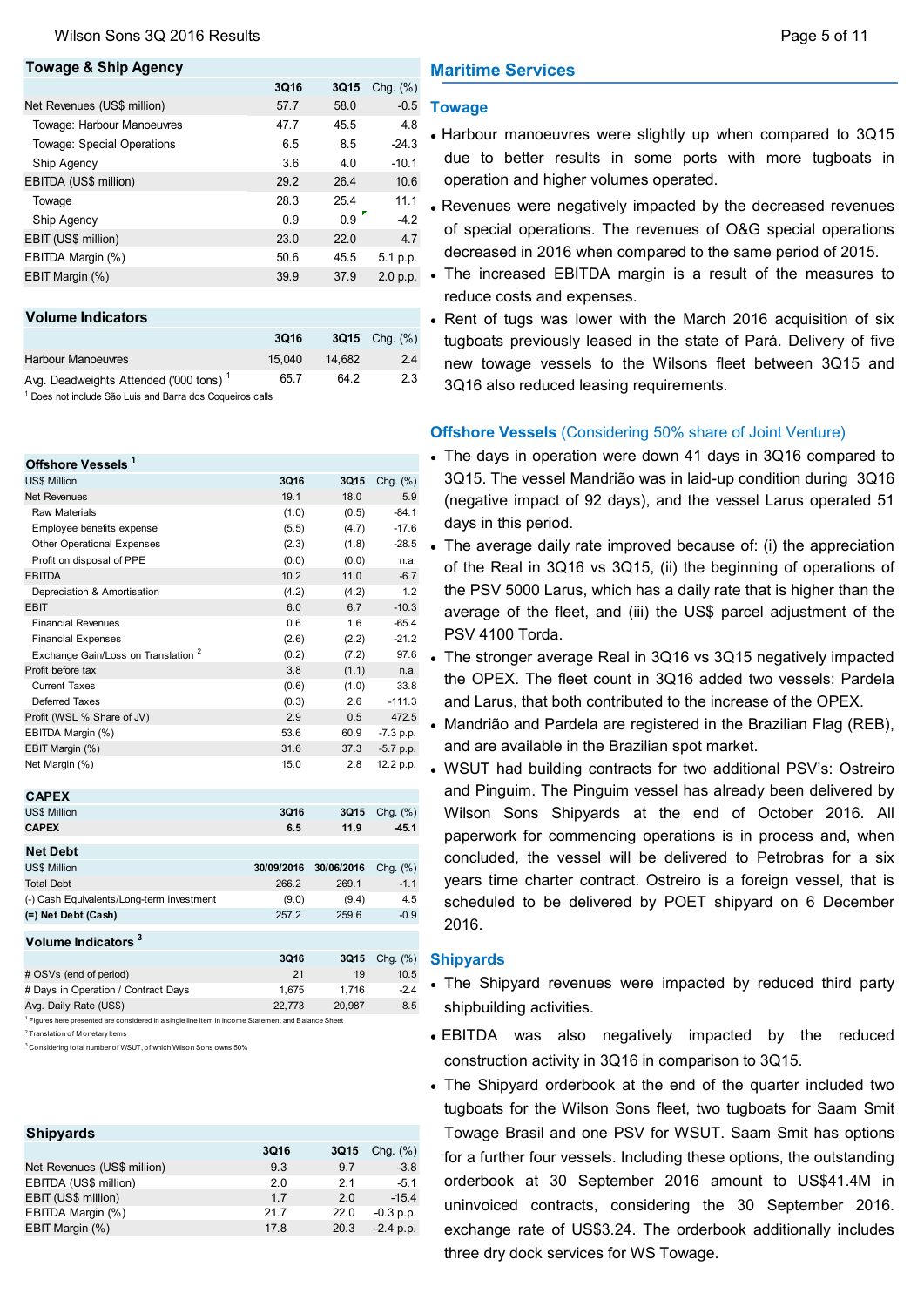

# Financial Highlights - US\$

| <b>Net Revenues</b>              |              |              |                 |              |                  |              |              |                     |
|----------------------------------|--------------|--------------|-----------------|--------------|------------------|--------------|--------------|---------------------|
| (US\$ millions)                  | 3Q16         | 3Q15         | Chg. (%)        | 2Q16         | Chg. (%)         | 9M16         | 9M15         | Chg. (%)            |
| Port Terminals                   | 47.6         | 43.5         | 9.4             | 42.9         | 11.0             | 124.8        | 136.1        | $-8.4$              |
| <b>Container Terminals</b>       | 43.4         | 37.7         | 15.0            | 36.9         | 17.5             | 109.5        | 117.9        | $-7.1$              |
| <b>Brasco</b>                    | 4.2          | 5.8          | $-26.9$         | 5.9          | $-29.3$          | 15.2         | 18.2         | $-16.6$             |
| Logistics                        | 10.9         | 11.2         | $-2.4$          | 9.9          | 10.8             | 31.4         | 39.5         | $-20.5$             |
| Towage                           | 57.7         | 58.0         | $-0.5$          | 54.1         | 6.7              | 163.8        | 172.8        | $-5.2$              |
| Towage                           | 54.1         | 54.0         | 0.2             | 50.7         | 6.7              | 153.5        | 161.1        | $-4.8$              |
| Ship Agency                      | 3.6          | 4.0          | $-10.1$         | 3.4          | 6.2              | 10.3         | 11.7         | $-11.6$             |
| Shipyard                         | 9.3          | 9.7          | $-3.8$          | 6.1          | 52.2             | 20.3         | 42.9         | $-52.6$             |
| <b>Net Revenues (IFRS)</b>       | 125.5        | 122.4        | 2.6             | 113.0        | 11.1             | 340.2        | 391.3        | $-13.1$             |
| Offshore Vessels (50%)           | 19.1         | 18.0         | 5.9             | 16.9         | 13.0             | 50.7         | 54.1         | $-6.4$              |
| Net Revenues (Proforma)          | 144.6        | 140.4        | 3.0             | 129.8        | 11.4             | 390.9        | 445.4        | $-12.2$             |
|                                  |              |              |                 |              |                  |              |              |                     |
| <b>EBITDA</b><br>(US\$ millions) |              |              |                 |              |                  |              |              |                     |
| Port Terminals                   | 3Q16<br>20.5 | 3Q15<br>20.1 | Chg. (%)<br>2.3 | 2Q16<br>16.3 | Chg. (%)<br>26.3 | 9M16<br>49.7 | 9M15<br>56.5 | Chg. (%)<br>$-12.0$ |
|                                  |              |              |                 |              |                  |              |              |                     |
| <b>Container Terminals</b>       | 20.2<br>0.4  | 18.4         | 9.5             | 15.1<br>1.2  | 34.1             | 46.8<br>2.9  | 52.1         | $-10.1$             |
| <b>Brasco</b>                    |              | 1.7          | $-78.8$         |              | $-71.1$          |              | 4.5          | $-34.7$             |
| Logistics                        | (0.8)        | 0.7          | n.a.            | (1.6)        | 47.9             | (1.4)        | 4.2          | n.a.                |
| Towage                           | 29.2         | 26.4         | 10.6            | 24.9         | 17.4             | 79.0         | 77.5         | 1.9                 |
| Towage                           | 28.3         | 25.4         | 11.1            | 24.4         | 15.9             | 76.6         | 74.8         | 2.5                 |
| Ship Agency                      | 0.9          | 0.9          | n.a.            | 0.5          | 92.5             | 2.4          | 2.7          | n.a.                |
| Shipyard                         | 2.0          | 2.1          | $-5.1$          | 1.9          | 4.5              | 3.8          | 6.7          | $-43.6$             |
| Corporate                        | (4.7)        | (4.7)        | 0.0             | (4.6)        | $-1.7$           | (13.6)       | (15.4)       | 11.9                |
| <b>EBITDA (IFRS)</b>             | 46.2         | 44.6         | 3.7             | 36.9         | 25.3             | 117.5        | 129.5        | $-9.3$              |
| Offshore Vessels (50%)           | 10.2<br>56.5 | 11.0<br>55.6 | $-6.7$          | 8.9          | 15.1             | 25.7         | 30.8         | $-16.5$             |
| <b>EBITDA (Proforma)</b>         |              |              | 1.6             | 45.8         | 23.3             | 143.2        | 160.3        | $-10.6$             |
| <b>EBIT</b>                      |              |              |                 |              |                  |              |              |                     |
| (US\$ millions)                  | 3Q16         | 3Q15         | Chg. (%)        | 2Q16         | Chg. (%)         | 9M16         | 9M15         | Chg. (%)            |
| Port Terminals                   | 14.4         | 15.3         | $-5.8$          | 10.9         | 32.4             | 33.8         | 38.7         | $-12.8$             |
| <b>Container Terminals</b>       | 15.0         | 14.2         | 5.9             | 10.6         | 42.3             | 33.3         | 36.1         | $-7.7$              |
| <b>Brasco</b>                    | (0.6)        | 1.1          | n.a.            | 0.3          | n.a.             | 0.5          | 2.7          | $-81.9$             |
| Logistics                        | (1.3)        | 0.1          | n.a.            | (2.0)        | 36.4             | (2.6)        | 2.1          | n.a.                |
| Towage                           | 23.0         | 22.0         | 4.7             | 18.8         | 22.4             | 61.7         | 62.2         | $-0.9$              |
| Towage                           | 22.2         | 21.1         | 5.3             | 18.5         | 20.5             | 59.6         | 59.8         | $-0.3$              |
| Ship Agency                      | 0.8          | 0.9          | $-8.7$          | 0.4          | 123.7            | 2.1          | 2.5          | $-16.1$             |
| Shipyard                         | 1.7          | 2.0          | $-15.4$         | 1.8          | $-6.0$           | 3.2          | 6.3          | $-48.7$             |
| Corporate                        | (5.6)        | (6.2)        | 10.4            | (5.6)        | 0.8              | (16.9)       | (20.2)       | 16.4                |
| <b>EBIT (IFRS)</b>               | 32.3         | 33.2         | $-2.6$          | 23.9         | 35.2             | 79.2         | 89.2         | $-11.2$             |
| Offshore Vessels (50%)           | 6.0          | 6.7          | $-10.3$         | 4.7          | 27.7             | 12.8         | 17.7         | $-27.6$             |
| <b>EBIT (Proforma)</b>           | 38.3         | 39.9         | $-3.9$          | 28.6         | 34.0             | 92.0         | 106.9        | $-13.9$             |
|                                  |              |              |                 |              |                  |              |              |                     |
| <b>CAPEX</b>                     |              |              |                 |              |                  |              |              |                     |
| (US\$ millions)                  | 3Q16         | 3Q15         | Chg. (%)        | 2Q16         | Chg. (%)         | 9M16         | 9M15         | Chg. (%)            |
| Port Terminals                   | 3.6          | 6.4          | $-44.4$         | 20.6         | $-82.6$          | 34.4         | 14.3         | 140.5               |
| <b>Container Terminals</b>       | 3.3          | 1.5          | 117.7           | 20.1         | $-83.7$          | 33.1         | 6.3          | 429.3               |
| <b>Brasco</b>                    | $0.3\,$      | 4.9          | $-93.8$         | 0.5          | $-40.7$          | 1.4          | 8.1          | $-83.1$             |
|                                  |              |              |                 |              |                  |              |              |                     |
| Logistics                        | 0.4          | 0.2          | 73.7            | 0.1          | 204.9            | 0.5          | $0.8\,$      | $-31.4$             |
| Towage                           | $6.4\,$      | 14.2         | $-55.2$         | 9.9          | $-35.9$          | 47.0         | 38.7         | 21.3                |
| Towage                           | 6.4          | 14.2         | $-55.2$         | 9.9          | $-36.0$          | 47.0         | 38.6         | 21.5                |
| Ship Agency                      | 0.0          | 0.0          | $-45.4$         | 0.0          | 164.9            | 0.0          | 0.1          | $-68.7$             |
| Shipyard                         | $0.2\,$      | 0.6          | $-70.7$         | 0.2          | 1.2              | 0.4          | 1.2          | $-66.1$             |
| Corporate                        | 0.3          | $0.0\,$      | 648.7           | 1.8          | $-81.3$          | $2.4$        | $0.2\,$      | 1276.0              |
| <b>CAPEX (IFRS)</b>              | 10.8         | 21.5         | $-49.6$         | 32.6         | $-66.9$          | 84.8         | 55.2         | 53.6                |
| Offshore Vessels (50%)           | 6.5          | 11.9         | $-45.1$         | 6.9          | $-5.9$           | 19.4         | 45.6         | $-57.4$             |
| <b>CAPEX (Proforma)</b>          | 17.3         | 33.3         | $-48.0$         | 39.6         | $-56.2$          | 104.2        | 100.8        | 3.4                 |

1 Corresponding to Wilson Sons 50% participation in Wilson Sons Ultratug Offshore and Atlantic Offshore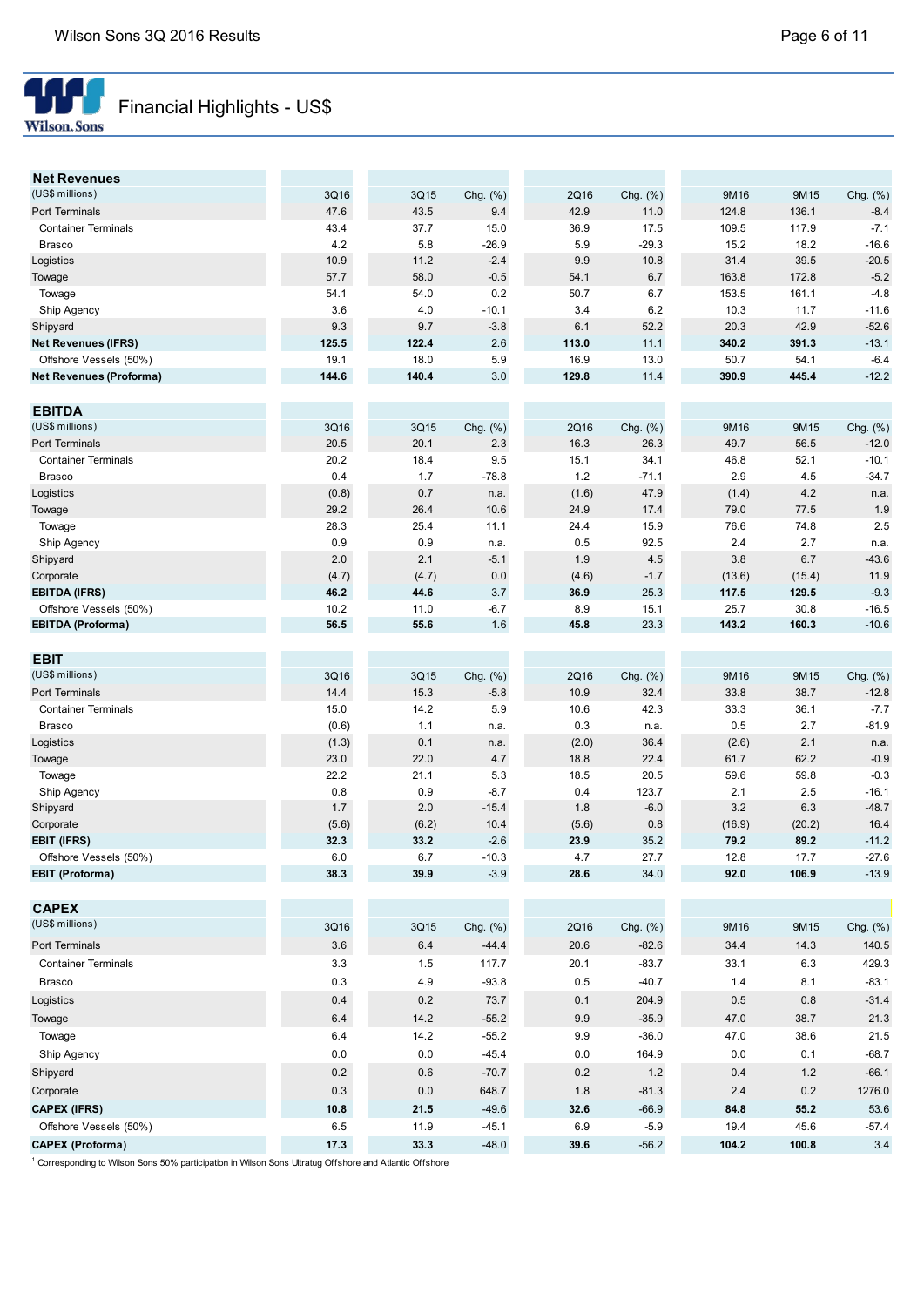

# Financial Highlights - R\$

| <b>Net Revenues</b>            |       |       |             |       |             |         |         |          |
|--------------------------------|-------|-------|-------------|-------|-------------|---------|---------|----------|
| (R\$ millions)                 | 3Q16  | 3Q15  | Chg. $(\%)$ | 2Q16  | Chg. $(\%)$ | 9M16    | 9M15    | Chg. (%) |
| Port Terminals                 | 154.4 | 153.7 | 0.4         | 150.4 | 2.6         | 438.6   | 428.3   | 2.4      |
| <b>Container Terminals</b>     | 140.7 | 133.4 | 5.4         | 129.5 | 8.7         | 384.3   | 371.2   | 3.5      |
| Brasco                         | 13.7  | 20.3  | $-32.5$     | 20.9  | $-34.7$     | 54.3    | 57.1    | $-5.0$   |
| Logistics                      | 35.5  | 39.4  | $-10.1$     | 34.6  | 2.5         | 111.5   | 122.6   | $-9.1$   |
| Towage                         | 187.4 | 204.7 | $-8.4$      | 190.0 | $-1.3$      | 580.0   | 546.1   | 6.2      |
| Towage                         | 175.7 | 190.6 | $-7.8$      | 178.1 | $-1.3$      | 543.4   | 509.1   | 6.7      |
| Ship Agency                    | 11.7  | 14.1  | $-17.2$     | 11.9  | $-1.7$      | 36.6    | 37.0    | $-1.1$   |
| Shipyard                       | 30.2  | 34.9  | $-13.4$     | 21.6  | 40.2        | 70.7    | 132.9   | $-46.8$  |
| <b>Net Revenues (IFRS)</b>     | 407.5 | 432.7 | $-5.8$      | 396.5 | 2.8         | 1,200.7 | 1,229.9 | $-2.4$   |
| Offshore Vessels (50%)         | 61.9  | 63.8  | $-3.0$      | 59.2  | 4.5         | 178.4   | 171.2   | 4.2      |
| <b>Net Revenues (Proforma)</b> | 469.4 | 496.5 | $-5.5$      | 455.7 | 3.0         | 1,379.2 | 1,401.1 | $-1.6$   |
|                                |       |       |             |       |             |         |         |          |

| <b>EBITDA</b>              |        |        |             |        |             |        |        |             |
|----------------------------|--------|--------|-------------|--------|-------------|--------|--------|-------------|
| (R\$ millions)             | 3Q16   | 3Q15   | Chg. $(\%)$ | 2Q16   | Chg. $(\%)$ | 9M16   | 9M15   | Chg. $(\%)$ |
| Port Terminals             | 66.6   | 71.1   | $-6.2$      | 57.1   | 16.7        | 174.2  | 179.0  | $-2.7$      |
| <b>Container Terminals</b> | 65.5   | 65.3   | 0.3         | 52.8   | 24.0        | 163.5  | 165.0  | $-0.9$      |
| <b>Brasco</b>              | 1.1    | 5.8    | $-80.2$     | 4.3    | $-73.3$     | 10.7   | 14.0   | $-23.9$     |
| Logistics                  | (2.6)  | 2.0    | n.a.        | (5.4)  | 50.8        | (4.1)  | 12.2   | n.a.        |
| Towage                     | 94.7   | 93.2   | 1.7         | 87.3   | 8.5         | 279.4  | 245.7  | 13.7        |
| Towage                     | 91.8   | 89.9   | 2.1         | 85.7   | 7.1         | 271.0  | 237.0  | 14.3        |
| Ship Agency                | 3.0    | 3.3    | n.a.        | 1.6    | 81.1        | 8.4    | 8.6    | n.a.        |
| Shipyard                   | 6.5    | 7.6    | $-13.9$     | 6.8    | $-4.1$      | 12.7   | 21.3   | $-40.5$     |
| Corporate                  | (15.3) | (15.8) | 3.6         | (16.2) | 5.9         | (48.1) | (47.9) | $-0.5$      |
| <b>EBITDA (IFRS)</b>       | 150.0  | 158.0  | $-5.0$      | 129.6  | 15.7        | 414.0  | 410.3  | 0.9         |
| Offshore Vessels (50%)     | 33.2   | 39.0   | $-14.9$     | 31.2   | 6.4         | 89.9   | 98.1   | $-8.5$      |
| <b>EBITDA (Proforma)</b>   | 183.2  | 196.9  | $-7.0$      | 160.8  | 13.9        | 503.8  | 508.5  | $-0.9$      |

| <b>EBIT</b>                |        |        |             |        |             |        |        |             |
|----------------------------|--------|--------|-------------|--------|-------------|--------|--------|-------------|
| (R\$ millions)             | 3Q16   | 3Q15   | Chg. $(\%)$ | 2Q16   | Chg. $(\%)$ | 9M16   | 9M15   | Chg. $(\%)$ |
| Port Terminals             | 46.7   | 54.2   | $-13.8$     | 38.2   | 22.2        | 118.0  | 124.2  | $-4.9$      |
| <b>Container Terminals</b> | 48.7   | 50.3   | $-3.2$      | 37.1   | 31.4        | 115.8  | 115.8  | 0.1         |
| <b>Brasco</b>              | (2.0)  | 3.9    | n.a.        | 1.2    | n.a.        | 2.2    | 8.4    | $-73.9$     |
| Logistics                  | (4.1)  | (0.1)  | $-6454.3$   | (6.9)  | 40.3        | (8.5)  | 5.7    | n.a.        |
| Towage                     | 74.8   | 78.1   | $-4.3$      | 66.1   | 13.1        | 218.1  | 198.1  | 10.1        |
| Towage                     | 72.2   | 75.1   | $-3.9$      | 64.9   | 11.2        | 210.7  | 190.2  | 10.8        |
| Ship Agency                | 2.6    | 3.0    | $-15.1$     | 1.2    | 110.7       | 7.3    | 7.9    | $-6.8$      |
| Shipyard                   | 5.2    | 6.9    | $-24.3$     | 6.4    | $-18.3$     | 10.9   | 20.1   | $-45.8$     |
| Corporate                  | (18.1) | (21.2) | 14.7        | (19.7) | 8.5         | (60.0) | (62.9) | 4.7         |
| <b>EBIT (IFRS)</b>         | 104.5  | 117.9  | $-11.4$     | 84.1   | 24.3        | 278.5  | 285.1  | $-2.3$      |
| Offshore Vessels (50%)     | 19.6   | 23.9   | $-18.3$     | 16.6   | 17.7        | 44.0   | 57.0   | $-22.9$     |
| <b>EBIT (Proforma)</b>     | 124.1  | 141.9  | $-12.5$     | 100.7  | 23.2        | 322.5  | 342.0  | $-5.7$      |

| <b>CAPEX</b>               |      |       |             |       |             |       |       |             |
|----------------------------|------|-------|-------------|-------|-------------|-------|-------|-------------|
| (R\$ millions)             | 3Q16 | 3Q15  | Chg. $(\%)$ | 2Q16  | Chg. $(\%)$ | 9M16  | 9M15  | Chg. $(\%)$ |
| Port Terminals             | 11.6 | 21.4  | $-45.8$     | 71.0  | $-83.6$     | 123.4 | 44.8  | 175.5       |
| <b>Container Terminals</b> | 10.6 | 5.4   | 98.2        | 69.2  | $-84.7$     | 118.5 | 19.6  | 503.1       |
| <b>Brasco</b>              | 1.0  | 16.1  | $-93.8$     | 1.8   | $-45.0$     | 4.9   | 25.2  | $-80.4$     |
| Logistics                  | 1.1  | 0.7   | 55.0        | 0.4   | 170.0       | 1.8   | 2.3   | $-23.0$     |
| Towage                     | 20.5 | 49.0  | $-58.2$     | 35.9  | $-42.8$     | 168.1 | 119.5 | 40.7        |
| Towage                     | 20.5 | 49.0  | $-58.2$     | 35.8  | $-42.9$     | 168.0 | 119.2 | 41.0        |
| Ship Agency                | 0.0  | 0.1   | $-51.1$     | 0.0   | 142.1       | 0.1   | 0.3   | $-64.6$     |
| Shipyard                   | 0.6  | 1.8   | $-66.8$     | 0.6   | 9.2         | 1.4   | 3.6   | $-62.1$     |
| Corporate                  | 1.1  | 0.2   | 590.2       | 6.4   | $-82.8$     | 8.4   | 0.6   | 1411.6      |
| <b>CAPEX (IFRS)</b>        | 35.0 | 73.2  | $-52.2$     | 114.2 | $-69.4$     | 303.1 | 170.8 | 77.5        |
| Offshore Vessels (50%)     | 15.2 | 42.0  | $-63.8$     | 22.2  | $-31.6$     | 59.2  | 141.6 | $-58.2$     |
| <b>CAPEX (Proforma)</b>    | 50.2 | 115.2 | $-56.5$     | 136.5 | $-63.2$     | 362.3 | 312.4 | 16.0        |

1 Corresponding to Wilson Sons 50% participation in Wilson Sons Ultratug Offshore and Atlantic Offshore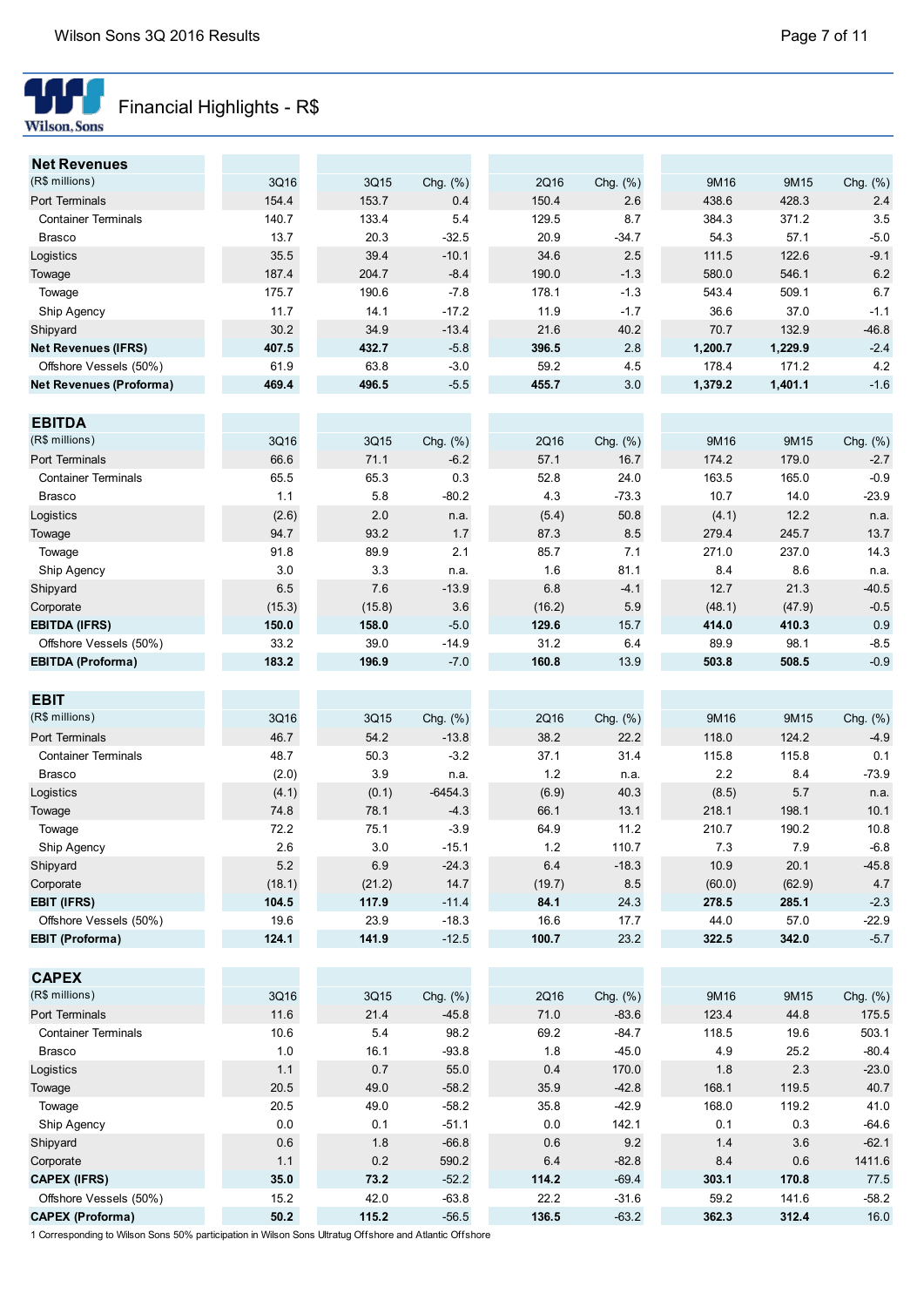

| <b>Container Terminals</b>  | 3Q16  | 3Q15  | Chg. (%) | <b>2Q16</b> | Chg. (%) | 9M16  | 9M15  | Chg. (%) |
|-----------------------------|-------|-------|----------|-------------|----------|-------|-------|----------|
| Tecon Rio Grande (TEU '000) |       |       |          |             |          |       |       |          |
| Full                        | 120.1 | 120.5 | $-0.3$   | 115.1       | 4.3      | 337.1 | 338.9 | $-0.53$  |
| Export                      | 62.0  | 61.5  | 0.9      | 61.2        | 1.4      | 177.8 | 157.1 | 13.1     |
| Import                      | 17.7  | 19.2  | $-8.1$   | 15.0        | 17.8     | 48.1  | 60.4  | $-20.3$  |
| Cabotage                    | 13.0  | 10.9  | 19.1     | 12.0        | 8.4      | 35.5  | 31.1  | 14.2     |
| Others*                     | 27.4  | 28.8  | $-4.9$   | 26.9        | 1.8      | 75.8  | 90.4  | $-16.1$  |
| Empty                       | 69.8  | 82.5  | $-15.3$  | 73.0        | $-4.4$   | 209.0 | 213.7 | $-2.2$   |
| Total                       | 189.9 | 202.9 | $-6.4$   | 188.1       | 0.9      | 546.1 | 552.6 | $-1.2$   |
| Tecon Salvador (TEU '000)   |       |       |          |             |          |       |       |          |
| Full                        | 62.2  | 62.2  | 0.1      | 58.5        | 6.4      | 171.9 | 163.4 | $5.2$    |
| Export                      | 26.4  | 27.4  | $-3.4$   | 27.4        | $-3.5$   | 79.8  | 69.4  | 15.0     |
| Import                      | 17.3  | 16.0  | 8.6      | 14.0        | 23.9     | 41.9  | 45.0  | $-6.9$   |
| Cabotage                    | 15.0  | 14.6  | 3.2      | 13.7        | 9.6      | 40.9  | 38.6  | 5.8      |
| Others*                     | 3.4   | 4.3   | $-20.2$  | 3.4         | 1.2      | 9.4   | 10.4  | $-9.8$   |
| Empty                       | 23.0  | 23.6  | $-2.6$   | 19.4        | 18.7     | 60.7  | 54.2  | 11.8     |
| Total                       | 85.2  | 85.8  | $-0.6$   | 77.9        | 9.5      | 232.6 | 217.7 | 6.9      |
| Grand Total (Full)          | 182.3 | 182.7 | $-0.2$   | 173.6       | 5.0      | 509.0 | 502.3 | 1.3      |
| Grand Total (Empty)         | 92.8  | 106.1 | $-12.5$  | 92.4        | 0.4      | 269.6 | 268.0 | 0.6      |
| <b>Grand Total</b>          | 275.2 | 288.7 | $-4.7$   | 266.0       | 3.4      | 778.6 | 770.3 | 1.1      |
| * Shifting and Transhipment |       |       |          |             |          |       |       |          |

| Towage                         | 3Q16   | 3Q15   | Chg. $(\%)$ | 2Q16   | Chg. (%) | 9M16   | 9M15   | Chg. $(\%)$ |
|--------------------------------|--------|--------|-------------|--------|----------|--------|--------|-------------|
| # of Harbour Manoeuvres        | 15.040 | 14.682 |             | 14.346 | 4.8      | 43.254 | 44.331 | $-2.4$      |
| Avg. Deadweights ('000 tons) * | 65.    | 64.2   |             | 64.    |          | 64.0   | 63.0   | 1.6         |

\* Does not include São Luis manoeuvres

| Offshore Vessels*                                    | 3Q16 | 3Q15 | Chg. $(\%)$ | <b>2Q16</b> | Chg. (%) | 9M16  | 9M15  | Chg. $(\%)$ |
|------------------------------------------------------|------|------|-------------|-------------|----------|-------|-------|-------------|
| # Own OSVs - End of period                           |      | 19   | 10.5        | 21.0        | 0.0      |       | 19    | 10.5        |
| # Own OSV Days in<br><b>Operation/ Contract Days</b> | .675 | 716  | $-2.4$      | 1.569.0     | 6.8      | 4.664 | 4,981 | $-6.4$      |

\* Considering total number of WSUT, of which Wilson Sons owns 50%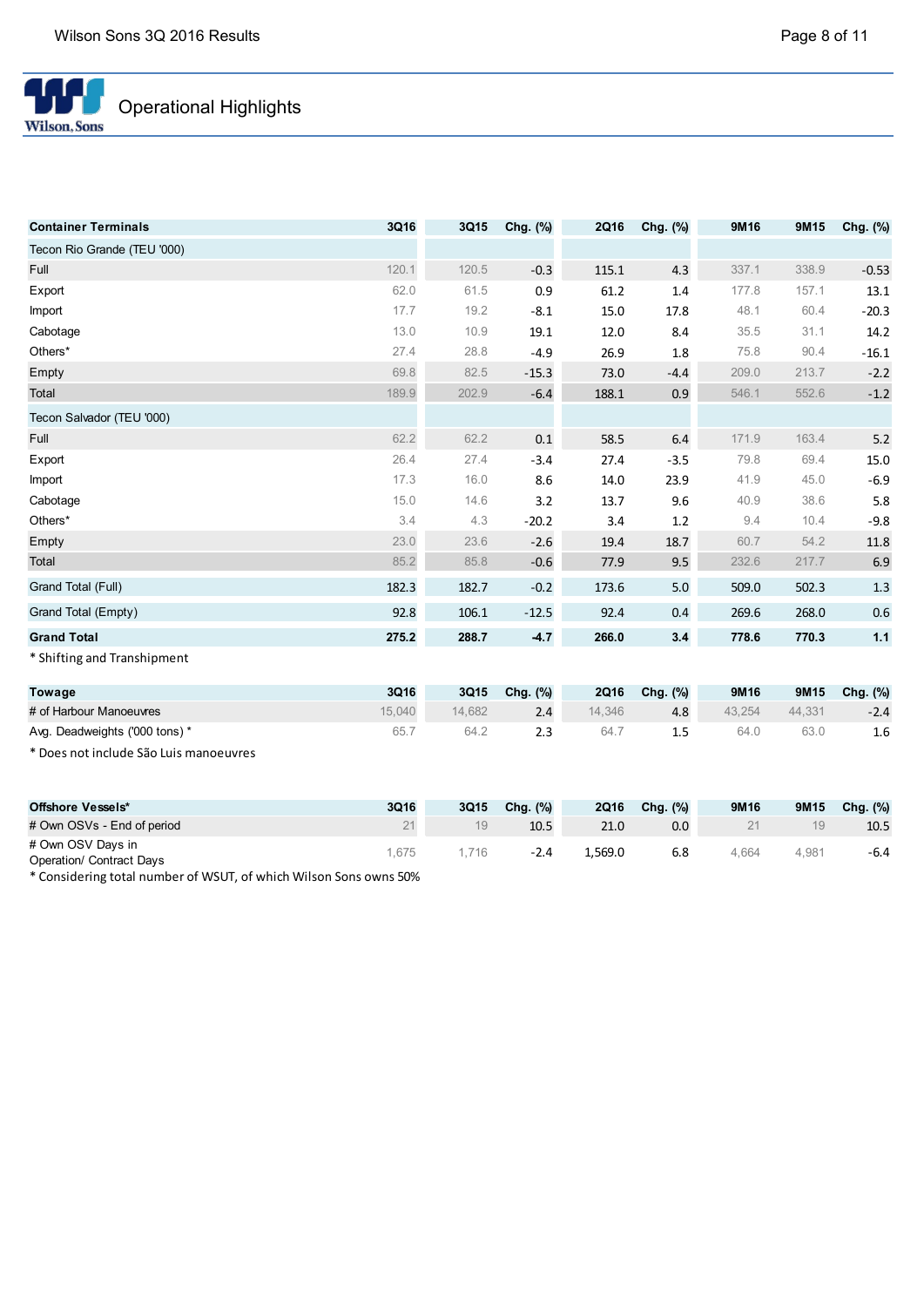# WILSON SONS LIMITED

Condensed consolidated interim statements of profit or loss and other comprehensive income For the period ended 30 September 2016 and 2015 (Unaudited) (*Amounts expressed in thousands of U.S. Dollars and Brazilian Reais, unless otherwise noted*)

|                                                                                                                                                                                                 |                                                         | Three-month period<br>ended                              |                                                          | Nine-month periods<br>ended                                 |                                                             | Three-month period<br>ended                                 |                                                             | Nine-month periods<br>ended                                   |
|-------------------------------------------------------------------------------------------------------------------------------------------------------------------------------------------------|---------------------------------------------------------|----------------------------------------------------------|----------------------------------------------------------|-------------------------------------------------------------|-------------------------------------------------------------|-------------------------------------------------------------|-------------------------------------------------------------|---------------------------------------------------------------|
|                                                                                                                                                                                                 | 30<br>September<br>2016<br>US\$                         | 30<br>September<br>2015<br>US\$                          | 30<br>September<br>2016<br>US\$                          | 30<br>September<br>2015<br>US\$                             | 30<br>September<br>2016<br>R\$                              | 30<br>September<br>2015<br>R\$                              | 30<br>September<br>2016<br>R\$                              | 30<br>September<br>2015<br>R\$                                |
| Revenue                                                                                                                                                                                         | 125,546                                                 | 122,399                                                  | 340,216                                                  | 391,298                                                     | 407,477                                                     | 432,705                                                     | 1,200,735                                                   | 1,229,920                                                     |
| Raw materials and consumables used<br>Employee benefits expense<br>Depreciation and amortisation expenses<br>Other operating expenses<br>Profit on disposal of property, plant and<br>equipment | (11, 628)<br>(34, 983)<br>(13, 964)<br>(33, 230)<br>541 | (10, 325)<br>(33, 162)<br>(11, 434)<br>(34,067)<br>(252) | (27, 941)<br>(102, 743)<br>(38, 368)<br>(92, 623)<br>608 | (43, 611)<br>(114, 761)<br>(40, 337)<br>(103, 317)<br>(111) | (37, 741)<br>(113, 599)<br>(45, 501)<br>(107, 867)<br>1,737 | (36, 975)<br>(117, 976)<br>(40, 028)<br>(118, 971)<br>(818) | (98, 439)<br>(363,075)<br>(135, 451)<br>(327, 104)<br>1,873 | (135, 024)<br>(359, 425)<br>(125, 245)<br>(324, 785)<br>(384) |
| Results from operating activities                                                                                                                                                               | 32,282                                                  | 33,159                                                   | 79,149                                                   | 89,161                                                      | 104,506                                                     | 117,937                                                     | 278,539                                                     | 285,057                                                       |
| Share of result of joint ventures                                                                                                                                                               | 2,864                                                   | 500                                                      | 5,745                                                    | 2,593                                                       | 9,290                                                       | 1,846                                                       | 18,852                                                      | 8,546                                                         |
| Finance income<br>Finance costs<br>Exchange gain (loss) on translation                                                                                                                          | 1,730<br>(3, 468)<br>1,456                              | 4,206<br>(23, 127)<br>(10, 313)                          | 16,312<br>(9,536)<br>8,284                               | 9,869<br>(43, 535)<br>(17, 075)                             | 5,605<br>(11,260)<br>4,785                                  | 14,830<br>(81, 764)<br>(41, 973)                            | 58,287<br>(33, 683)<br>28,697                               | 31,552<br>(142, 553)<br>(56, 405)                             |
| Profit before tax                                                                                                                                                                               | 34,864                                                  | 4,425                                                    | 99,954                                                   | 41,013                                                      | 112,926                                                     | 10,876                                                      | 350,692                                                     | 126,197                                                       |
| Income tax expense                                                                                                                                                                              | (12, 125)                                               | (10, 729)                                                | (29, 344)                                                | (31, 442)                                                   | (39, 276)                                                   | (38, 857)                                                   | (104, 291)                                                  | (101, 028)                                                    |
| Profit for the period                                                                                                                                                                           | 22,739                                                  | (6, 304)                                                 | 70,610                                                   | 9,571                                                       | 73,650                                                      | (27, 981)                                                   | 246,401                                                     | 25,169                                                        |
| Profit for the period attributable to:<br>Owners of the Company<br>No-controlling interests                                                                                                     | 22,726<br>13                                            | (6, 207)<br>(97)                                         | 70,465<br>145                                            | 8,683<br>888                                                | 73,610<br>40                                                | (27, 643)<br>(338)                                          | 245,893<br>508                                              | 22,608<br>2,561                                               |
|                                                                                                                                                                                                 | 22,739                                                  | (6, 304)                                                 | 70,610                                                   | 9,571                                                       | 73,650                                                      | (27, 981)                                                   | 246,401                                                     | 25,169                                                        |
| Other comprehensive income<br>Items that are or may be reclassified to<br>profit or loss                                                                                                        |                                                         |                                                          |                                                          |                                                             |                                                             |                                                             |                                                             |                                                               |
| Exchange differences on translating<br>Effective portion of changes in fair value                                                                                                               | (3, 243)                                                | (48, 227)                                                | 33,653                                                   | (83, 748)                                                   | 8,884                                                       | 216,635                                                     | (175, 989)                                                  | 330,842                                                       |
| of cash flow hedges                                                                                                                                                                             | 649                                                     | (990)                                                    | 1,076                                                    | (1, 842)                                                    | 1,086                                                       | (3,636)                                                     | 2,440                                                       | (6,089)                                                       |
| Total comprehensive income for the<br>period                                                                                                                                                    | 20,145                                                  | (55, 521)                                                | 105,339                                                  | (76, 019)                                                   | 83,620                                                      | 185,018                                                     | 72,852                                                      | 349,922                                                       |
| Total comprehensive income for the<br>period attributable to:<br>Owners of the Company                                                                                                          | 20,183                                                  | (54, 901)                                                | 105,075                                                  | (75, 869)                                                   | 83,697                                                      | 185,627                                                     | 72,499                                                      | 347,816                                                       |
| Non-controlling interests                                                                                                                                                                       | (38)                                                    | (620)                                                    | 264                                                      | (150)                                                       | (77)                                                        | (609)                                                       | 353                                                         | 2,106                                                         |
|                                                                                                                                                                                                 | 20,145                                                  | (55, 521)                                                | 105,339                                                  | (76, 019)                                                   | 83,620                                                      | 185,018                                                     | 72,852                                                      | 349,922                                                       |
| Earnings per share from continuing<br>operations<br>Basic (cents per share)<br>Diluted (cents per share)                                                                                        | 31.94c<br>30.71c                                        | (8.72c)<br>(8.38c)                                       | 99.05c<br>95.21c                                         | 12.20c<br>11.72c                                            | 103.47c<br>99.46c                                           | (38.86c)<br>(37.31c)                                        | 345.63c<br>332.26c                                          | 31.78c<br>30.51c                                              |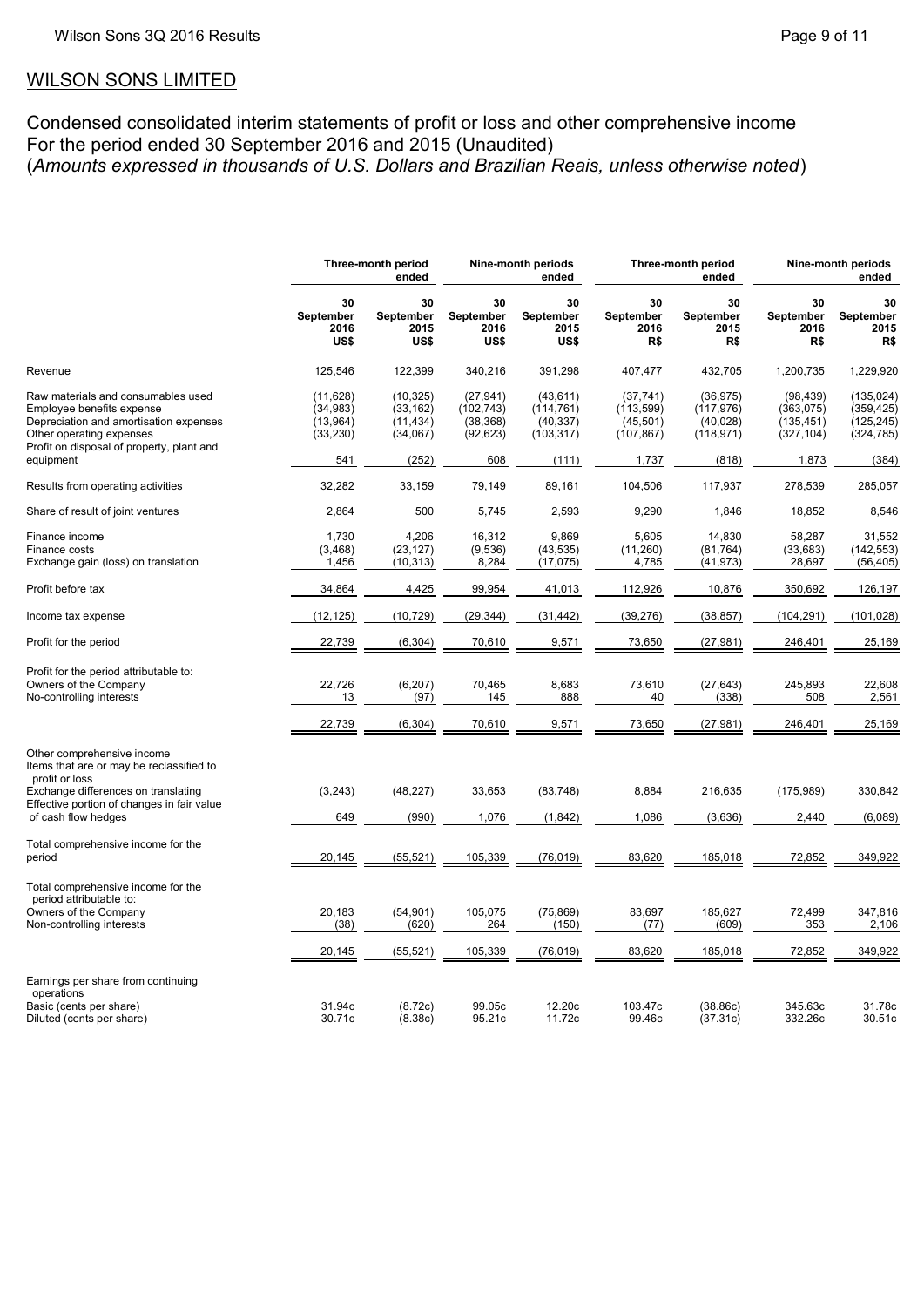# WILSON SONS LIMITED

# Condensed consolidated interim statements of financial position For the period ended 30 September 2016 and year ended 31 December 2015 (*Amounts expressed in thousands of U.S. Dollars and Brazilian Reais, unless otherwise noted*)

|                                                                                | 30 September<br>2016<br>US\$<br>(Unaudited) | 31 December<br>2015<br>US\$ | 30 September<br>2016<br>R\$<br>(Unaudited) | 31 December<br>2015<br>R\$ |
|--------------------------------------------------------------------------------|---------------------------------------------|-----------------------------|--------------------------------------------|----------------------------|
| <b>Assets</b>                                                                  |                                             |                             |                                            |                            |
| Non-current assets                                                             |                                             |                             |                                            |                            |
| Goodwill                                                                       | 30,684                                      | 27,389                      | 99,606                                     | 106,950                    |
| Other intangible assets                                                        | 30,792                                      | 26,274                      | 99,957                                     | 102,595                    |
| Property, plant and equipment                                                  | 644,467                                     | 557,185                     | 2,092,069                                  | 2,175,696                  |
| Deferred tax assets                                                            | 29,540                                      | 32,128                      | 95,893                                     | 125,453                    |
| Investment in joint ventures                                                   | 21,017                                      | 18,301                      | 68,225                                     | 71,462                     |
| Other receivables                                                              | 46,849                                      | 44,328                      | 152,081                                    | 173,092                    |
| Other non-current assets                                                       | 12,495                                      | 8,018                       | 40,561                                     | 31,309                     |
| Total non-current assets                                                       | 815,844                                     | 713,623                     | 2,648,392                                  | 2,786,557                  |
| <b>Current assets</b>                                                          |                                             |                             |                                            |                            |
| Inventories                                                                    | 24,987                                      | 28,285                      | 81,113                                     | 110,447                    |
| Operational trade receivables                                                  | 45,893                                      | 43,540                      | 148,977                                    | 170,016                    |
| Other receivables                                                              | 34,096                                      | 36,660                      | 110,684                                    | 143,150                    |
| Short-term investments                                                         | 30,500                                      | 40,723                      | 99,010                                     | 159,015                    |
| Cash and cash equivalents                                                      | 60,072                                      | 90,401                      | 195,005                                    | 352,998                    |
| Total current assets                                                           | 195,548                                     | 239,609                     | 634,789                                    | 935,626                    |
| <b>Total assets</b>                                                            | 1,011,392                                   | 953,232                     | 3,283,181                                  | 3,722,183                  |
| <b>Equity and liabilities</b>                                                  |                                             |                             |                                            |                            |
| Capital and reserves                                                           |                                             |                             |                                            |                            |
| Share capital                                                                  | 9,905                                       | 9,905                       | 26,815                                     | 26,815                     |
| Capital reserves                                                               | 89,196                                      | 94,324                      | 187,817                                    | 208,550                    |
| Profit reserve and derivatives                                                 | (403)                                       | (1,490)                     | (3,340)                                    | (5,852)                    |
| <b>Share Options</b>                                                           | 8,898                                       | 6,380                       | 21,338                                     | 15,346                     |
| Retained earnings                                                              | 447,537                                     | 412,644                     | 1,011,764                                  | 891,601                    |
| <b>Translation reserve</b>                                                     | (55, 355)                                   | (88, 851)                   | 377,988                                    | 553,977                    |
| Equity attributable to owners of the Company                                   | 499,778                                     | 432,912                     | 1,622,382                                  | 1,690,437                  |
| Non-controlling interests                                                      | 704                                         | 1,096                       | 2,286                                      | 4,279                      |
|                                                                                |                                             |                             |                                            |                            |
| <b>Total equity</b>                                                            | 500,482                                     | 434,008                     | 1,624,668                                  | 1,694,716                  |
| Non-current liabilities                                                        |                                             |                             |                                            |                            |
| Bank loans                                                                     | 309,899                                     | 322,265                     | 1,005,994                                  | 1,258,380                  |
| Deferred tax liabilities                                                       | 51,937                                      | 52,631                      | 168,597                                    | 205,513                    |
| Derivatives                                                                    | 1,478                                       | 1,547                       | 4,796                                      | 6,040                      |
| Post-employment benefits                                                       | 1,732<br>17,763                             | 1,308                       | 5,623<br>57,662                            | 5,108                      |
| Provisions for tax, labour and civil risks<br>Obligations under finance leases | 1,330                                       | 13,922<br>1,536             | 4,317                                      | 54,363                     |
|                                                                                |                                             |                             |                                            | 5,998                      |
| Total non-current liabilities                                                  | 384,139                                     | 393,209                     | 1,246,989                                  | 1,535,402                  |
| <b>Current liabilities</b>                                                     |                                             |                             |                                            |                            |
| Operational trade payables                                                     | 51,967                                      | 57,631                      | 168,697                                    | 225,038                    |
| Other payables                                                                 | 20,836                                      | 20,631                      | 67,637                                     | 80,560                     |
| Derivatives                                                                    | 580                                         | 1,339                       | 1,884                                      | 5,228                      |
| Current tax liabilities                                                        | 3,143                                       | 3,732                       | 10,201                                     | 14,574                     |
| Obligations under finance leases                                               | 1,206<br>49,039                             | 1,192                       | 3,915                                      | 4,655                      |
| Bank loans                                                                     |                                             | 41,490                      | 159,190                                    | 162,010                    |
| <b>Total current liabilities</b>                                               | 126,771                                     | 126,015                     | 411,524                                    | 492,065                    |
| <b>Total liabilities</b>                                                       | 510,910                                     | 519,224                     | 1,658,513                                  | 2,027,467                  |
| Total equity and liabilities                                                   | 1,011,392                                   | 953,232                     | 3,283,181                                  | 3,722,183                  |